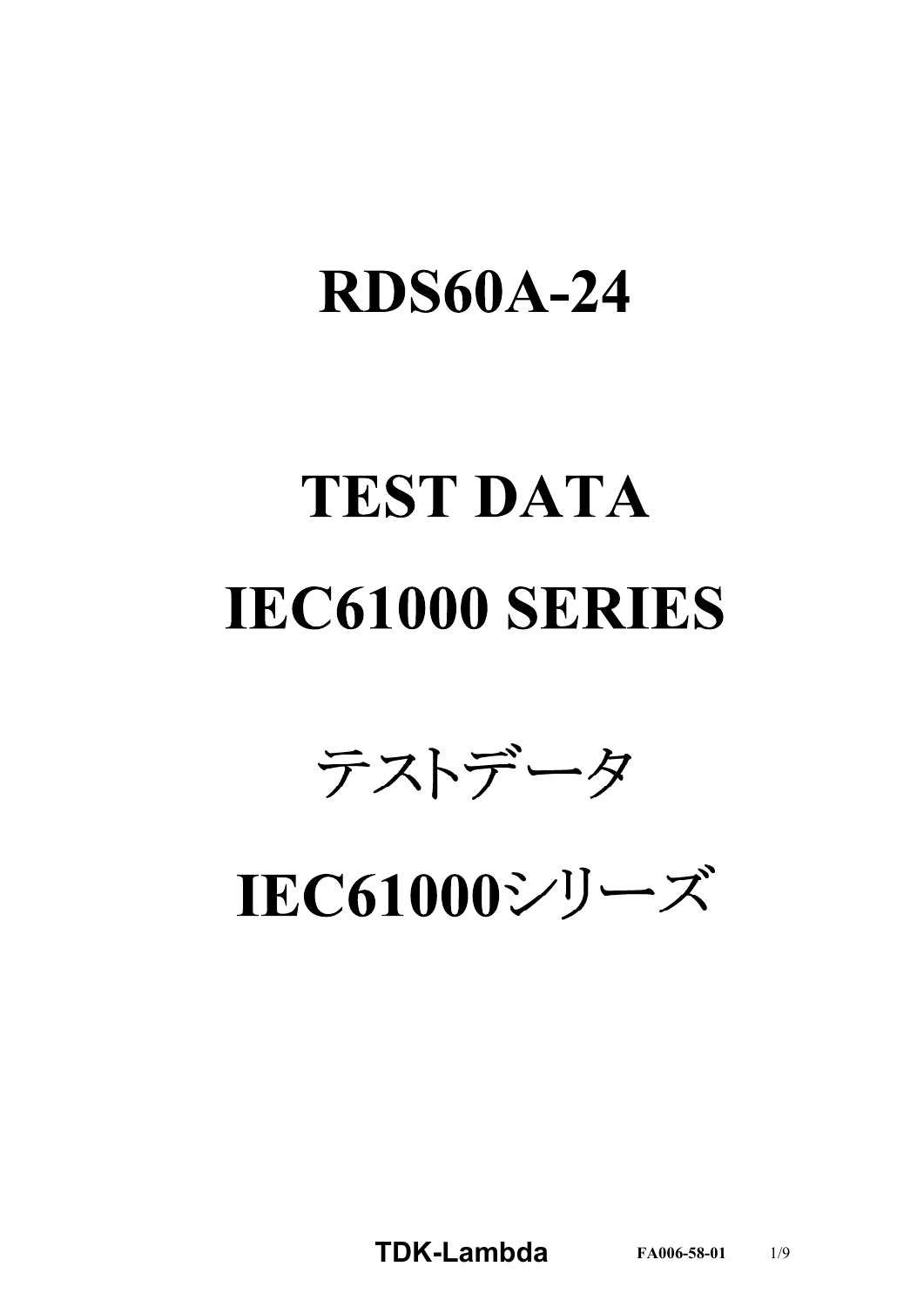#### **RDS60A-24**

#### **INDEX**

| Summary of Immunity Test Result                                                         |    |
|-----------------------------------------------------------------------------------------|----|
| Electrostatic Discharge Immunity Test (IEC61000-4-2)                                    |    |
| Radiated Radio-Frequency Electromagnetic Field Immunity Test (IEC61000-4-3)             |    |
| Electrical Fast Transient / Burst Immunity Test (IEC61000-4-4)                          |    |
| Surge Immunity Test (IEC61000-4-5)                                                      |    |
| Conducted Disturbances Induced by<br>Radio-Frequency Field Immunity Test (IEC61000-4-6) |    |
| Power Frequency Magnetic Field Immunity Test (IEC61000-4-8)                             | -9 |

使用記号 Terminology Used

| FG. | .                    | フレームグラウンド     | Frame GND                  |
|-----|----------------------|---------------|----------------------------|
| ᆂ   | .                    | 接地用端子         | Earth $($ $=$ $)$ terminal |
|     | $+V_1 \cdots \cdots$ | +入力           | $+$ Input                  |
|     | $-V_1$               | 一入力           | -Input                     |
|     | $+RC$                | +リモートON / OFF | +Remote control            |
|     | $-RC$                | ーリモートON / OFF | -Remote control            |
|     | $+V$                 | +出力           | $+$ Output                 |
|     | $-V \cdots \cdots$   | 一出力           | -Output                    |

※ 当社標準測定条件における結果であり、参考値としてお考え願います。

Test results are reference data based on our standard measurement condition.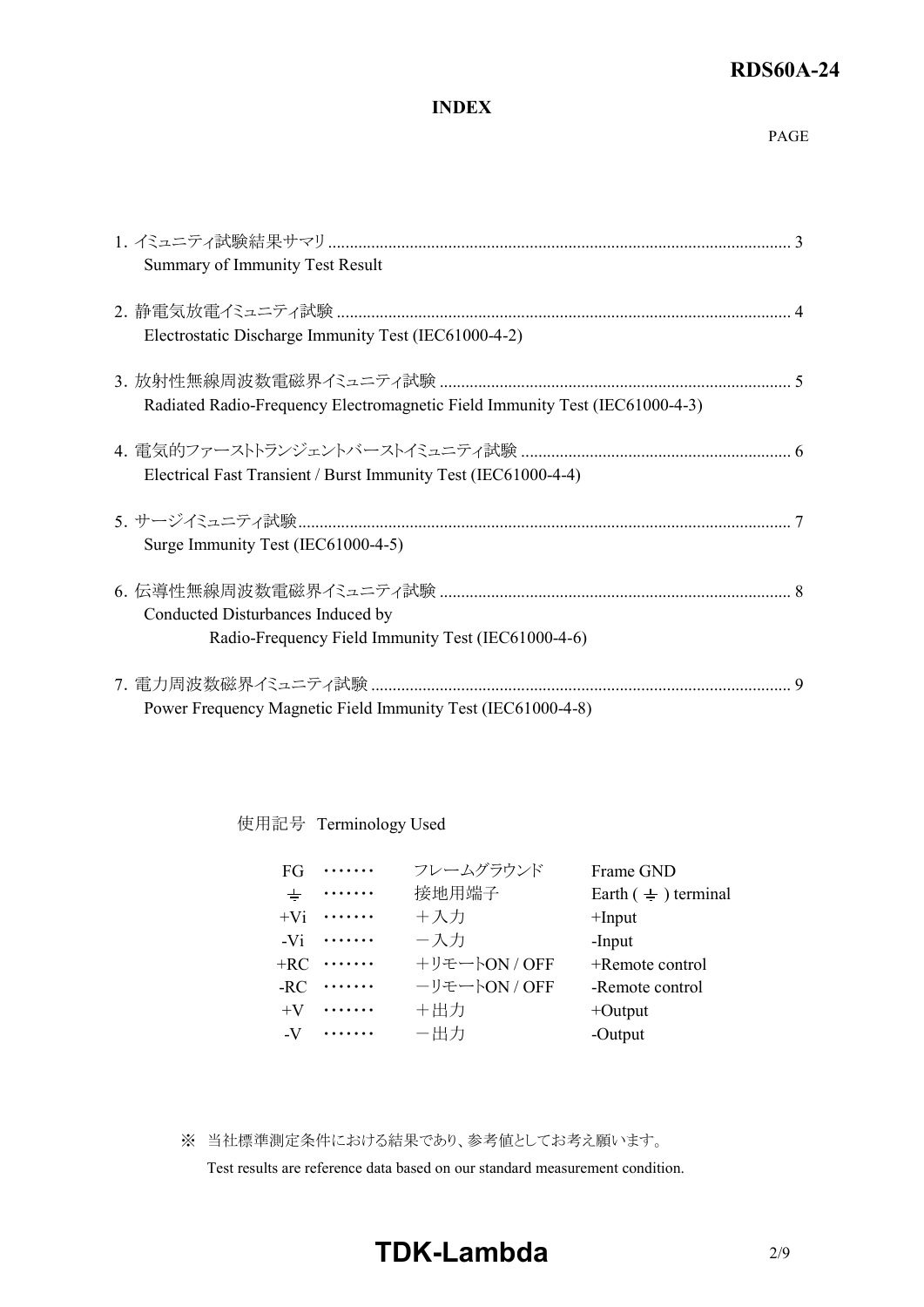#### **1. Summary of Immunity Test Result**

#### **MODEL : RDS60A-24**

| 項目<br>Item                                                                                      | 規格<br>Standard | 試験レベル<br>Test level | 判定基準<br>Criteria | 結果<br>Result | Page                     |
|-------------------------------------------------------------------------------------------------|----------------|---------------------|------------------|--------------|--------------------------|
| 静電気放電バュニテイ試験<br>Electrostatic Discharge Immunity Test                                           | IEC61000-4-2   | 2,3                 | $\mathsf{A}$     | <b>PASS</b>  | $\overline{\mathcal{A}}$ |
| 放射性無線周波数電磁界イミュニティ試験<br>Radiated Radio-Frequency<br>Electromagnetic Field Immunity Test          | IEC61000-4-3   | $\mathfrak{D}$      | $\mathsf{A}$     | <b>PASS</b>  | 5                        |
| 電気的ファーストランジェントバーストイミュニティ試験<br>Electrical Fast Transient / Burst Immunity Test                   | IEC61000-4-4   | 3                   | $\mathsf{A}$     | <b>PASS</b>  | 6                        |
| サージイミュニティ試験<br>Surge Immunity Test                                                              | IEC61000-4-5   |                     | $\mathsf{A}$     | <b>PASS</b>  |                          |
| 伝導性無線周波数電磁界イミュニティ試験<br>Conducted Disturbances Induced<br>by Radio-Frequency Field Immunity Test | IEC61000-4-6   | 3                   | $\mathsf{A}$     | <b>PASS</b>  | 8                        |
| 電力周波数磁界イミュニティ試験<br>Power Frequency Magnetic Field Immunity Test                                 | IEC61000-4-8   | 4                   | $\mathsf{A}$     | <b>PASS</b>  | $\mathbf Q$              |

試験条件の詳細は、各テストページを参照してください。 Detail of test condition refer to each test page.

| 判定基準A      | 1. 試験中、5%を超える出力電圧の変動のない事                                                                                       |
|------------|----------------------------------------------------------------------------------------------------------------|
| Criteria A | The regulation of output voltage must not exceed 5% of initial value during test.<br>2. 試験後の出力電圧は初期値から変動していない事 |
|            | The output voltage must be within the regulation of specification after the test.                              |
|            | 3. 発煙・発火のない事 Smoke and fire are not allowed.                                                                   |
| 判定基準B      | 1. 入力再投入を必要とする一時的な機能低下のない事                                                                                     |
| Criteria B | Must not have temporary function degradation that requires input restart.                                      |
|            | 2. 試験後の出力電圧は初期値から変動していない事                                                                                      |
|            | The output voltage must be within the regulation of specification after the test.                              |
|            | 3. 発煙・発火のない事 Smoke and fire are not allowed.                                                                   |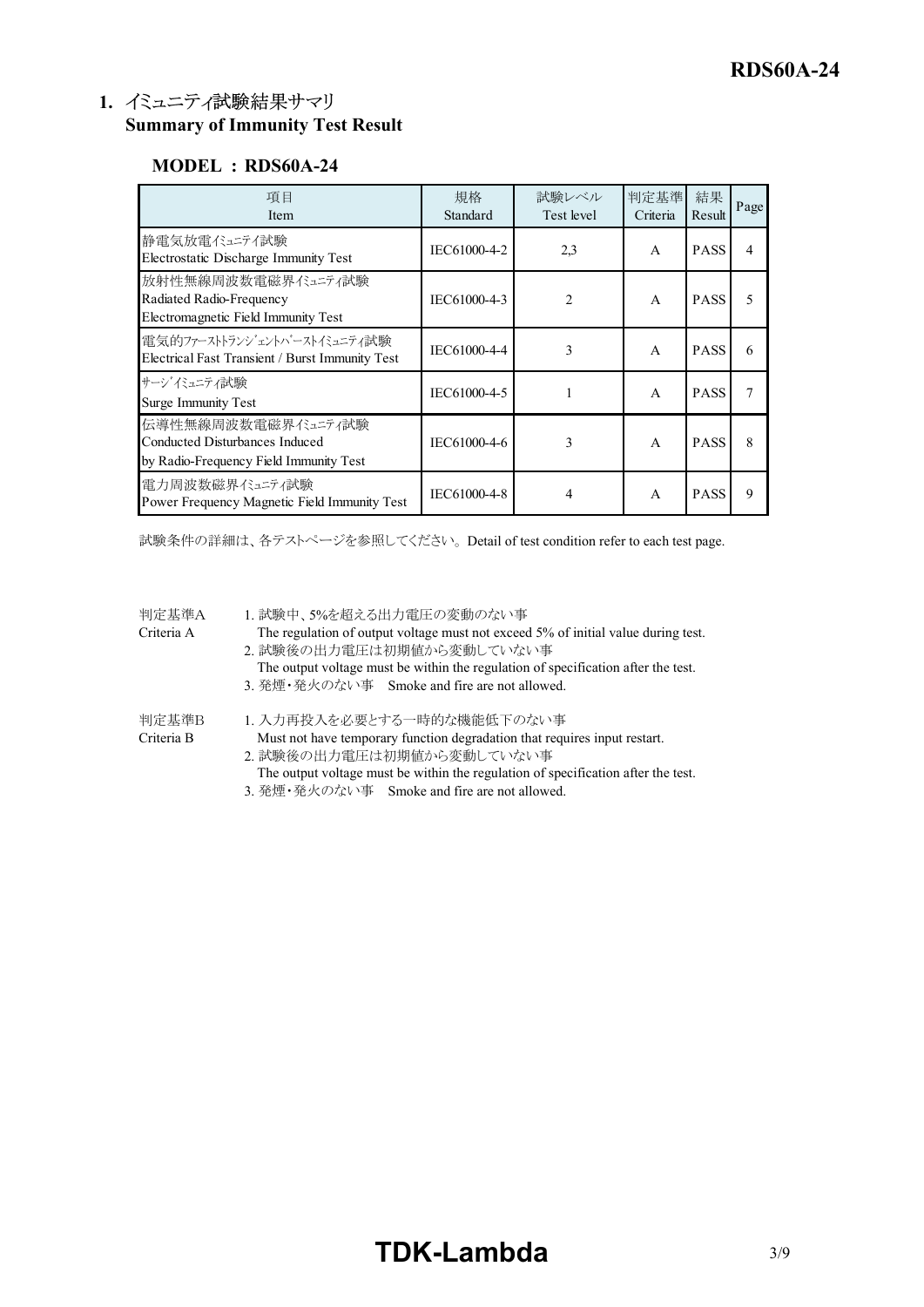#### 2. 静電気放電イミュニティ試験 **Electrostatic Discharge Immunity Test (IEC6100042)**

#### **MODEL : RDS60A-24**



**(4) Acceptable Conditions**

1.試験中、5%を超える出力電圧の変動のない事

The regulation of output voltage must not exceed 5% of initial value during test.

2.試験後の出力電圧は初期値から変動していない事

The output voltage must be within the regulation of specification after the test.

3.発煙・発火のない事

Smoke and fire are not allowed.

|  |  | (5) 試験結果 Test Result |
|--|--|----------------------|
|--|--|----------------------|

| Contact Discharge (kV) | RDS60A-24   | Air Discharge (kV) | RDS60A-24 |
|------------------------|-------------|--------------------|-----------|
|                        | <b>PASS</b> |                    | PASS      |

## **TDKLambda**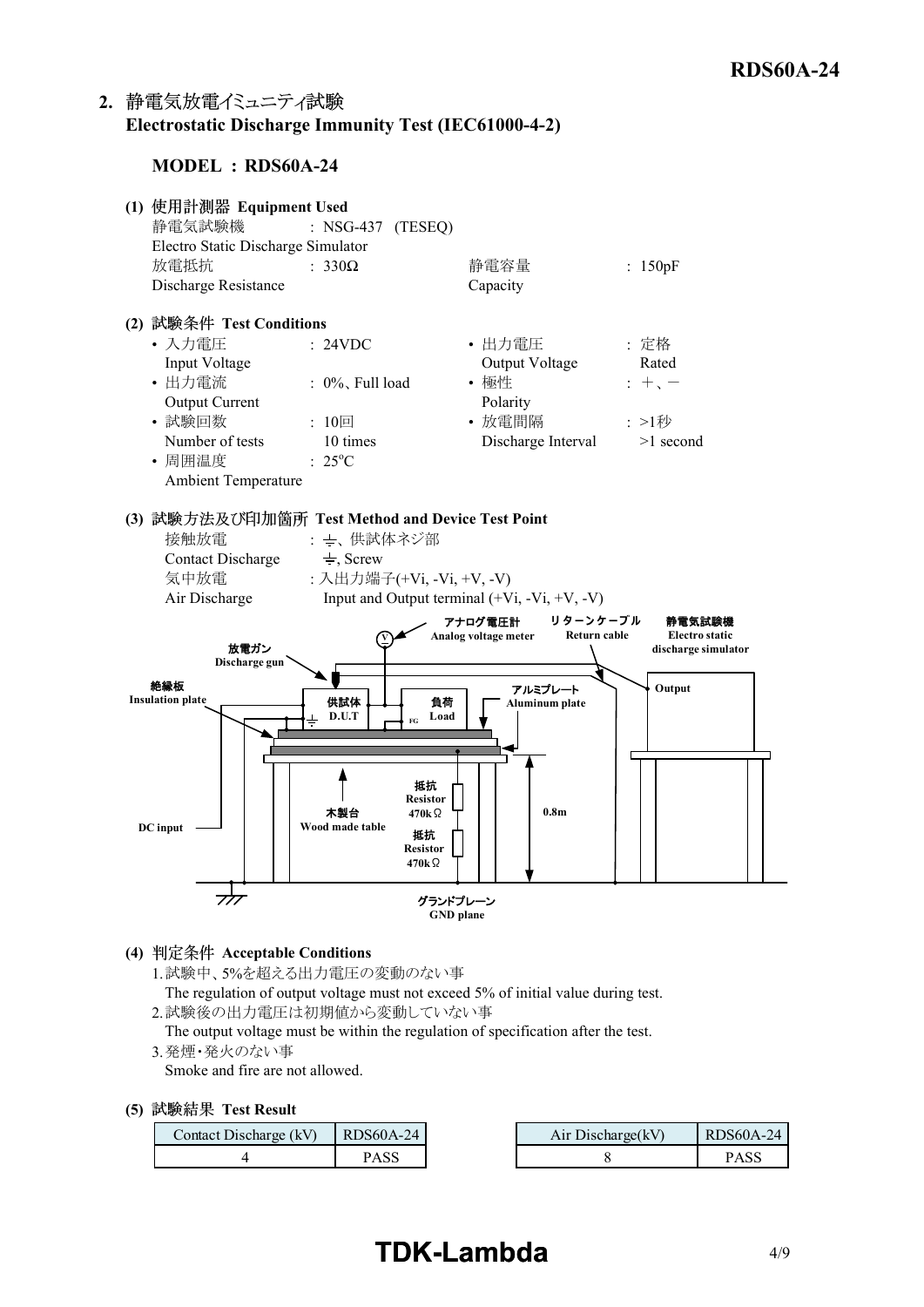#### 3. 放射性無線周波数電磁界イミュニティ試験 **Radiated RadioFrequency Electromagnetic Field Immunity Test (IEC6100043)**

#### **MODEL : RDS60A-24**



無反響体 Anechoic material to reduce floor reflections

#### **(4) Acceptable Conditions**

- 1.試験中、5%を超える出力電圧の変動のない事
- The regulation of output voltage must not exceed 5% of initial value during test. 2.試験後の出力電圧は初期値から変動していない事

The output voltage must be within the regulation of specification after the test.

3.発煙・発火のない事

Smoke and fire are not allowed.

#### **(5) Test Result**

| Radiation Field Strength (V/m) | Electromagnetic Frequency | RDS60A-24   |
|--------------------------------|---------------------------|-------------|
|                                | $2.0\sim2.7$ GHz          | <b>PASS</b> |
|                                | $1.4 \sim 2.0$ GHz        | <b>PASS</b> |
|                                | $80\sim1000$ MHz          | PASS        |

## **TDK-Lambda** 5/9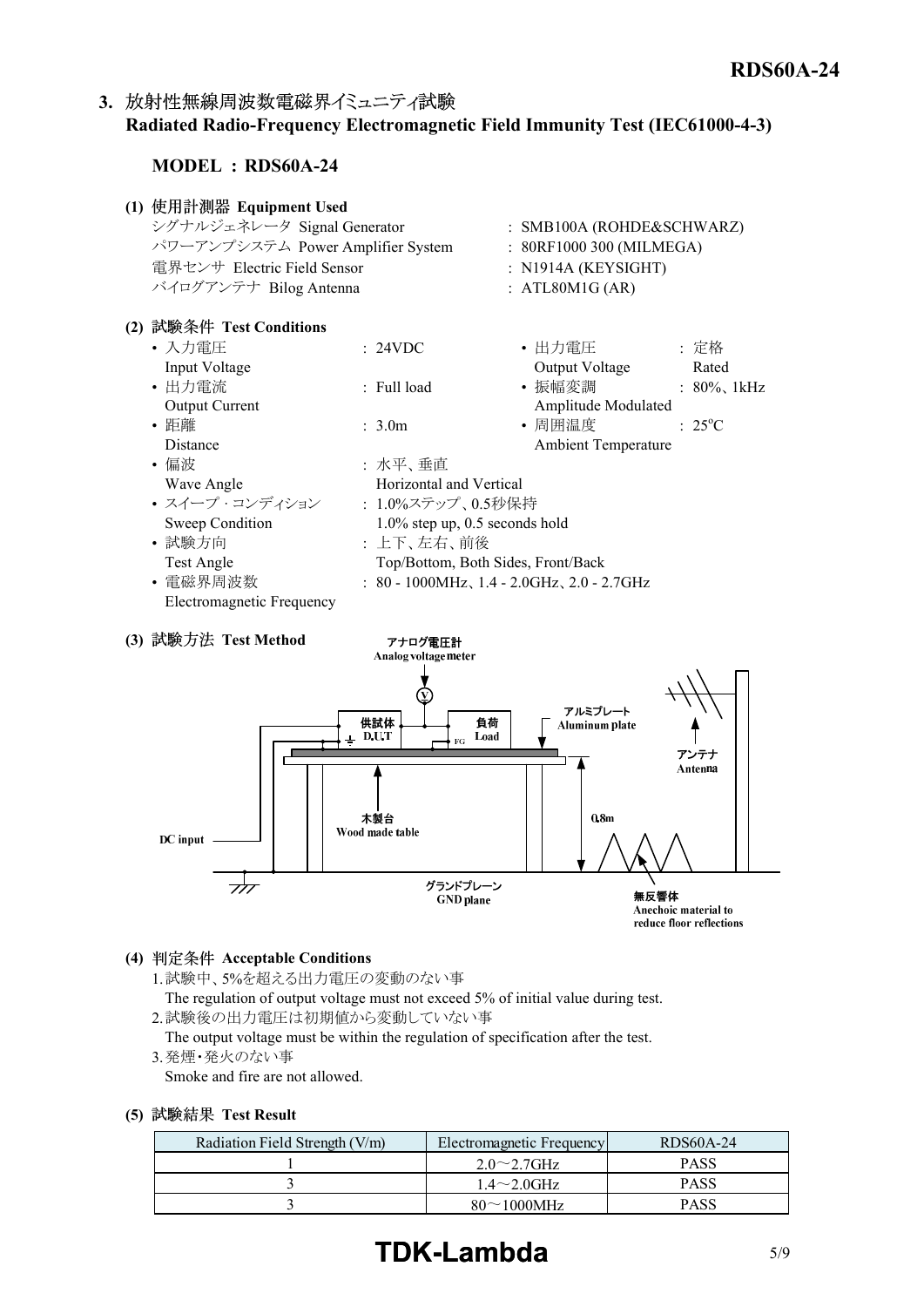#### 4. 電気的ファーストトランジェントバーストイミュニティ試験 **Electrical Fast Transient / Burst Immunity Test (IEC6100044)**

#### **MODEL : RDS60A-24**

**(1) Equipment Used** EFT/B発生器 : NSG3040 (TESEQ) EFT/B Generator

#### **(2) Test Conditions**

| : 24VDC             | • 出力電圧                     | : 定格                 |
|---------------------|----------------------------|----------------------|
|                     | Output Voltage             | Rated                |
| $: 0\%$ , Full load | • 試験時間                     | : 1分間                |
|                     | <b>Test Time</b>           | 1 minute             |
| $+$ , $-$           | • 周囲温度                     | $: 25^{\circ}C$      |
|                     | <b>Ambient Temperature</b> |                      |
| : $1 \Box$          | • パルス周波数                   | : 5kHz               |
| 1 time              | Pulse Frequency            |                      |
| $: 15$ msec         | • パルス個数                    | : 75 <sub>pres</sub> |
|                     | Number of Pulse            |                      |
| $: 300$ msec        |                            |                      |
|                     |                            |                      |
|                     |                            |                      |

#### **(3) Test Method and Device Test Point**



**(4) Acceptable Conditions**

1.試験中、5%を超える出力電圧の変動のない事

The regulation of output voltage must not exceed 5% of initial value during test. 2.試験後の出力電圧は初期値から変動していない事

The output voltage must be within the regulation of specification after the test.

3.発煙・発火のない事

Smoke and fire are not allowed.

|  |  | (5) 試験結果 Test Result |  |
|--|--|----------------------|--|
|--|--|----------------------|--|

| Test Voltage (kV) | Test Point          | RDS60A-24   |
|-------------------|---------------------|-------------|
|                   | $+RC, -RC$          | <b>PASS</b> |
|                   | $+Vi. -Vi. + V. -V$ | <b>PASS</b> |

### **TDK-Lambda** 6/9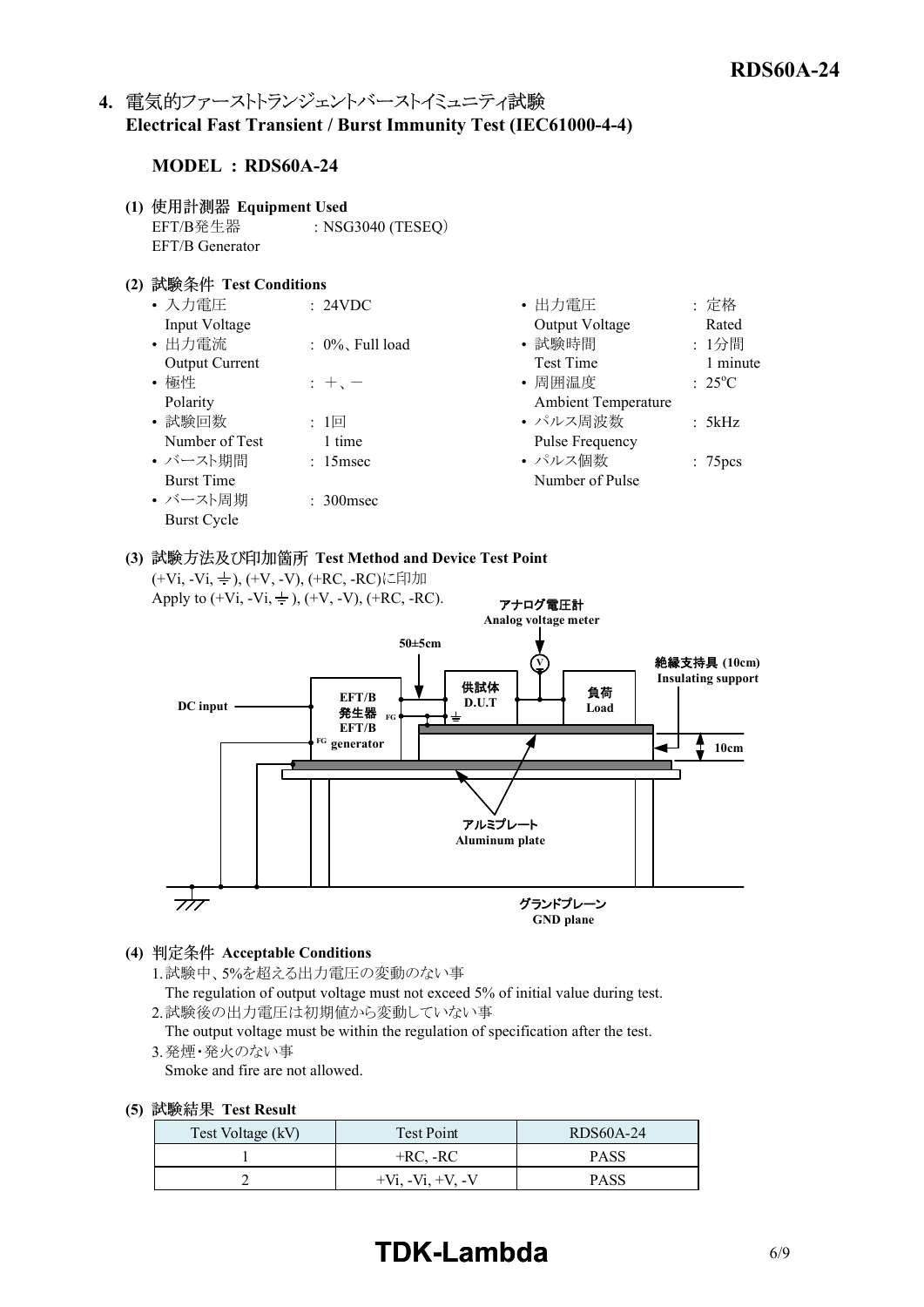#### **5.** サージイミュニティ試験 **Surge Immunity Test (IEC61000-4-5)**

#### **MODEL : RDS60A-24**

| (1) 使用計測器 Equipment Used                                                                                                                    |                                                              |                                                                        |                                                                    |
|---------------------------------------------------------------------------------------------------------------------------------------------|--------------------------------------------------------------|------------------------------------------------------------------------|--------------------------------------------------------------------|
| サージ発生器                                                                                                                                      | : NSG3060 (TESEQ)                                            |                                                                        |                                                                    |
| Surge Generator                                                                                                                             |                                                              |                                                                        |                                                                    |
| 結合インピーダンス : コモン                                                                                                                             | $12\Omega$                                                   | 結合コンデンサ                                                                | : コモン<br>$9\mu F$                                                  |
| Coupling Impedance                                                                                                                          | Common                                                       | Coupling Capacitance                                                   | Common                                                             |
|                                                                                                                                             | ノーマル 2Ω                                                      |                                                                        | ノーマル 18µF                                                          |
|                                                                                                                                             | Normal                                                       |                                                                        | Normal                                                             |
| (2) 試験条件 Test Conditions<br>• 入力電圧<br>Input Voltage<br>• 出力電流<br>Output Current<br>• 極性<br>Polarity<br>• 周囲温度<br><b>Ambient Temperature</b> | : 24VDC<br>$: 0\%$ , Full load<br>$: + -$<br>$: 25^{\circ}C$ | • 出力電圧<br>Output Voltage<br>• 試験回数<br>Number of Tests<br>• モード<br>Mode | : 定格<br>Rated<br>:5回<br>5 times<br>: コモン、ノーマル<br>Common and Normal |

#### **(3) Test Method and Device Test Point**

コモンモード (+Vi, -Vi, -i) 及びノーマルモード (+Vi, -Vi) に印加 Apply to Common mode  $(+Vi, -Vi, \underline{\text{ }+})$  and Normal mode  $(+Vi, -Vi)$ .



#### **(4) Acceptable Conditions**

- 1.試験中、5%を超える出力電圧の変動のない事
- The regulation of output voltage must not exceed 5% of initial value during test.
- 2.試験後の出力電圧は初期値から変動していない事

The output voltage must be within the regulation of specification after the test. 3.発煙・発火のない事

Smoke and fire are not allowed.

#### **(5) Test Result**

| Common:           |             | Normal            |
|-------------------|-------------|-------------------|
| Test Voltage (kV) | RDS60A-24   | Test Voltage (kV) |
|                   | <b>PASS</b> |                   |

| ommon_            |                  | Normal            |             |
|-------------------|------------------|-------------------|-------------|
| Test Voltage (kV) | <b>RDS60A-24</b> | Test Voltage (kV) | RDS60A-24   |
| 0.5               | PASS             |                   | <b>PASS</b> |

## **TDK-Lambda** 7/9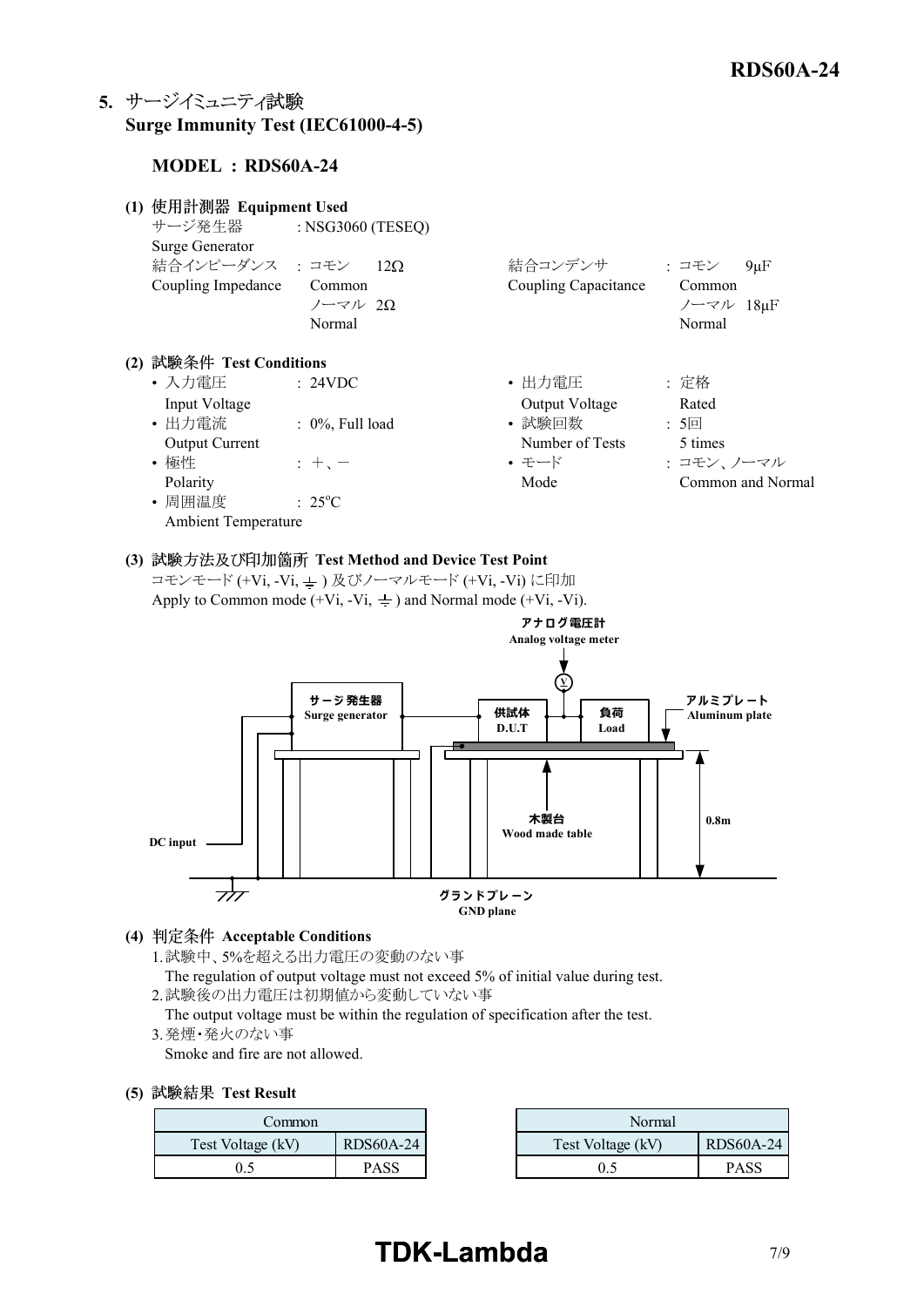#### 6. 伝導性無線周波数電磁界イミュニティ試験 **Conducted Disturbances Induced by RadioFrequency** Field Immunity Test (IEC61000-4-6)

#### **MODEL : RDS60A-24**

**(1) Equipment Used**

| シグナルジェネレータ                         | $:$ NSG4070 (TESEO)                          |
|------------------------------------|----------------------------------------------|
| Signal Generator                   |                                              |
| 結合/減結合ネットワーク                       | $:$ CDN M016 (SCHAFFNER)                     |
| Coupling De-Coupling Network (CDN) |                                              |
| RF 注入クランプ                          | $\therefore$ F2031-23mm, R-100 (FCC Employs) |
| RF Injection Clamp                 |                                              |

**(2) Test Conditions**

| • 入力電圧                     | : 24VDC                           | • 出力電圧                    | :定格              |
|----------------------------|-----------------------------------|---------------------------|------------------|
| Input Voltage              |                                   | Output Voltage            | Rated            |
| • 出力電流                     | $: 0\%$ , Full load               | • 電磁界周波数                  | : 150kHz - 80MHz |
| <b>Output Current</b>      |                                   | Electromagnetic Frequency |                  |
| • 周囲温度                     | $\div$ 2.5°C                      |                           |                  |
| <b>Ambient Temperature</b> |                                   |                           |                  |
| • スイープ・コンディション             | : 1.0%ステップ、0.5秒保持                 |                           |                  |
| Sweep Condition            | $1.0\%$ step up, 0.5 seconds hold |                           |                  |

#### **(3) Test Method and Device Test Point** (+Vi, -Vi, <sup>±</sup>), (+V, -V)に印加

Apply to  $(+Vi, -Vi, \frac{1}{2})$ ,  $(+V, -V)$ .



#### **(4) Acceptable Conditions**

- 1.試験中、5%を超える出力電圧の変動のない事
- The regulation of output voltage must not exceed 5% of initial value during test.
- 2.試験後の出力電圧は初期値から変動していない事
- The output voltage must be within the regulation of specification after the test.
- 3.発煙・発火のない事
	- Smoke and fire are not allowed.

#### **(5) Test Result**

| Voltage Level (V) | RDS60A-24   |
|-------------------|-------------|
|                   | <b>PASS</b> |

## **TDK-Lambda**